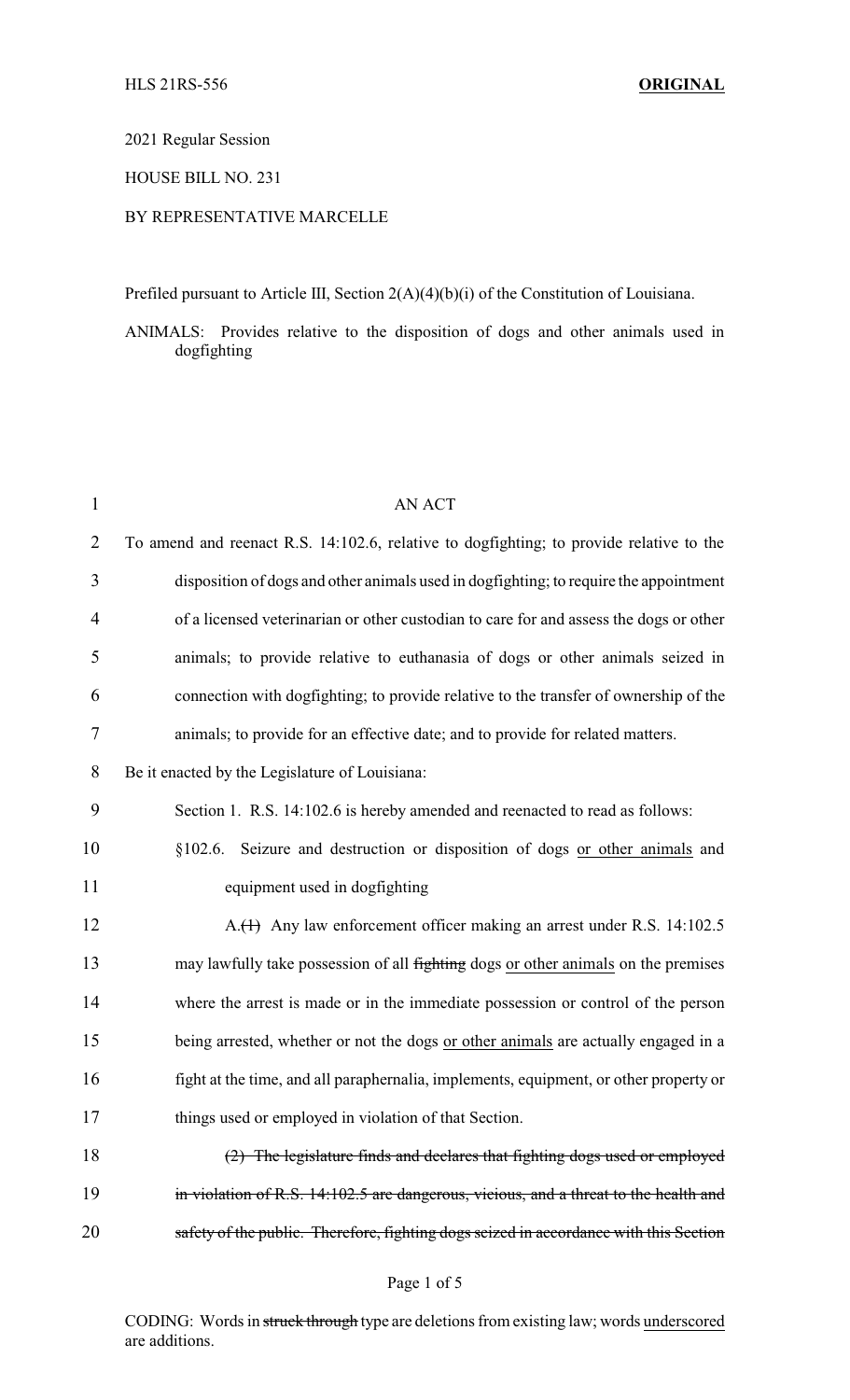1 are declared to be contraband and, notwithstanding R.S. 14:102.1, the officer, an 2 animal control officer, or a licensed veterinarian may cause them to be humanely euthanized as soon as possible by a licensed veterinarian or a qualified technician and shall not be civilly or criminally liable for so doing. Fighting dogs not destroyed immediately shall be disposed of in accordance with R.S. 14:102.2.

 B.(1) The officer, after taking possession of any dogs other than those destroyed or disposed of pursuant to Subsection A or other animals and of the other paraphernalia, implements, equipment, or other property or things, shall file with the district court of the parish within which the alleged violation occurred an affidavit stating therein the name of the person charged, a description of the property so taken and the time and place of the taking thereof, together with the name of the person who claims to own such property, if known, and that the affiant has reason to believe and does believe, stating the ground of such belief, that the property so taken was used or employed in such violation.

 (2) The seizing officer shall dispose of any dogs or other animals seized in 16 the manner provided for in R.S. 14:102.2. The seizing officer shall appoint a licensed veterinarian or other suitable custodian to care for any such animal.

18 (3) Each dog or other animal shall be individually assessed by the veterinarian or custodian to determine whether the animal is suitable for placement. An animal may be rehomed if the veterinarian or custodian has acquired legal possession of the dog or other animal and has notified the adopting owner that the animal was seized in connection with a charge of dogfighting. Prior to placement, the dog or other animal shall be sterilized and microchipped at the expense of the new owner.

 (4) The veterinarian or custodian may euthanize a dog or other animal with no owner that is seized in connection with a charge of dogfighting if the dog or other animal is determined to be an unsuitable pet. Any euthanization shall be conducted in a humane manner by a licensed veterinarian or a certified animal euthanasia technician after the hold period, as provided for in R.S. 14:102.2, has expired.

CODING: Words in struck through type are deletions from existing law; words underscored are additions.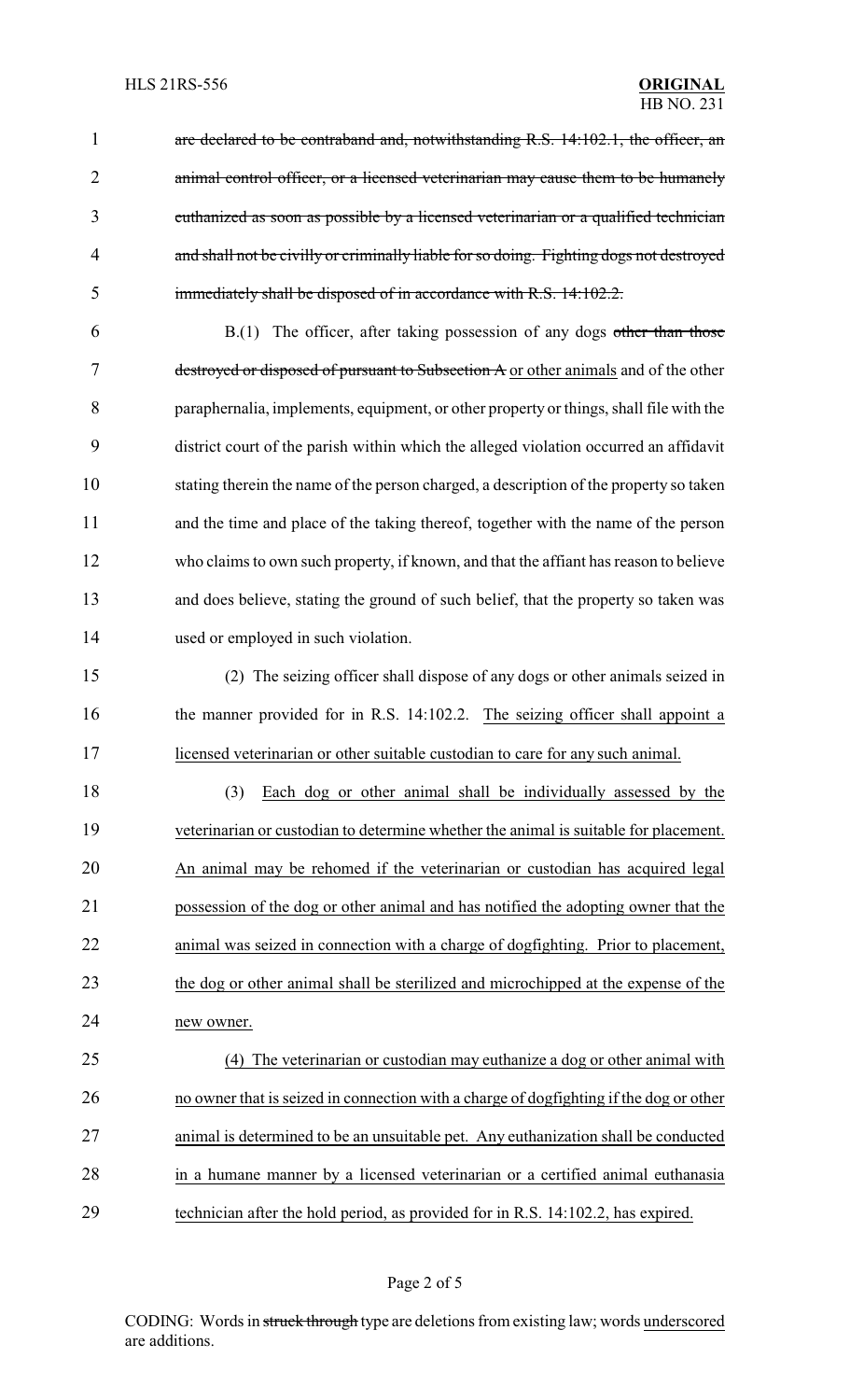1 (5) He The seizing officer shall thereupon deliver the any other property so 2 taken to such court which shall, by order in writing, place such paraphernalia, implements, equipment, or other property in the custody of a suitable custodian, to be kept by such custodian until the conviction or final discharge of the accused, and shall send a copy of such order without delay to the district attorney of the parish. The custodian so named and designated in such order shall immediately thereupon assume the custody of such property and shall retain the same, subject to the order of the court before which the accused shall be required to appear for trial.

 C. Any person claiming an interest in a seized animal may post a bond with 10 the court in accordance with the provisions of R.S. 14:102.2 $\left(\frac{C}{C}\right)$  in order to prevent delay the disposition of such animal until a court order is issued pursuant to Subsection D of this Section.

 D. Upon conviction of the person so charged, all dogs or other animals so seized shall be adjudged by the court to be forfeited and the court shall order a 15 humane disposition of the same in accordance with R.S. 14:102.2. The court may also in its discretion order the forfeiture of the bond posted, as well as payment of any reasonable or additional costs incurred in the boarding or veterinary treatment of any seized dog or other animal, as provided in R.S. 14:102.2. In the event of the acquittal or final discharge, without conviction, of the accused, the court shall, on demand, direct the delivery of the animals and other property so held in custody to 21 the owner thereof and order the return of any bond posted pursuant to R.S. 22 14:102.2 $(\epsilon)$ , less reasonable administrative costs. Nothing in this Subsection shall preclude the accused from transferring ownership, in writing, to the custodian of the animal or the court from ordering such transfer of ownership.

 Section 2. This Act shall become effective upon signature by the governor or, if not signed by the governor, upon expiration of the time for bills to become law without signature by the governor, as provided by Article III, Section 18 of the Constitution of Louisiana. If vetoed by the governor and subsequently approved by the legislature, this Act shall become effective on the day following such approval.

#### Page 3 of 5

CODING: Words in struck through type are deletions from existing law; words underscored are additions.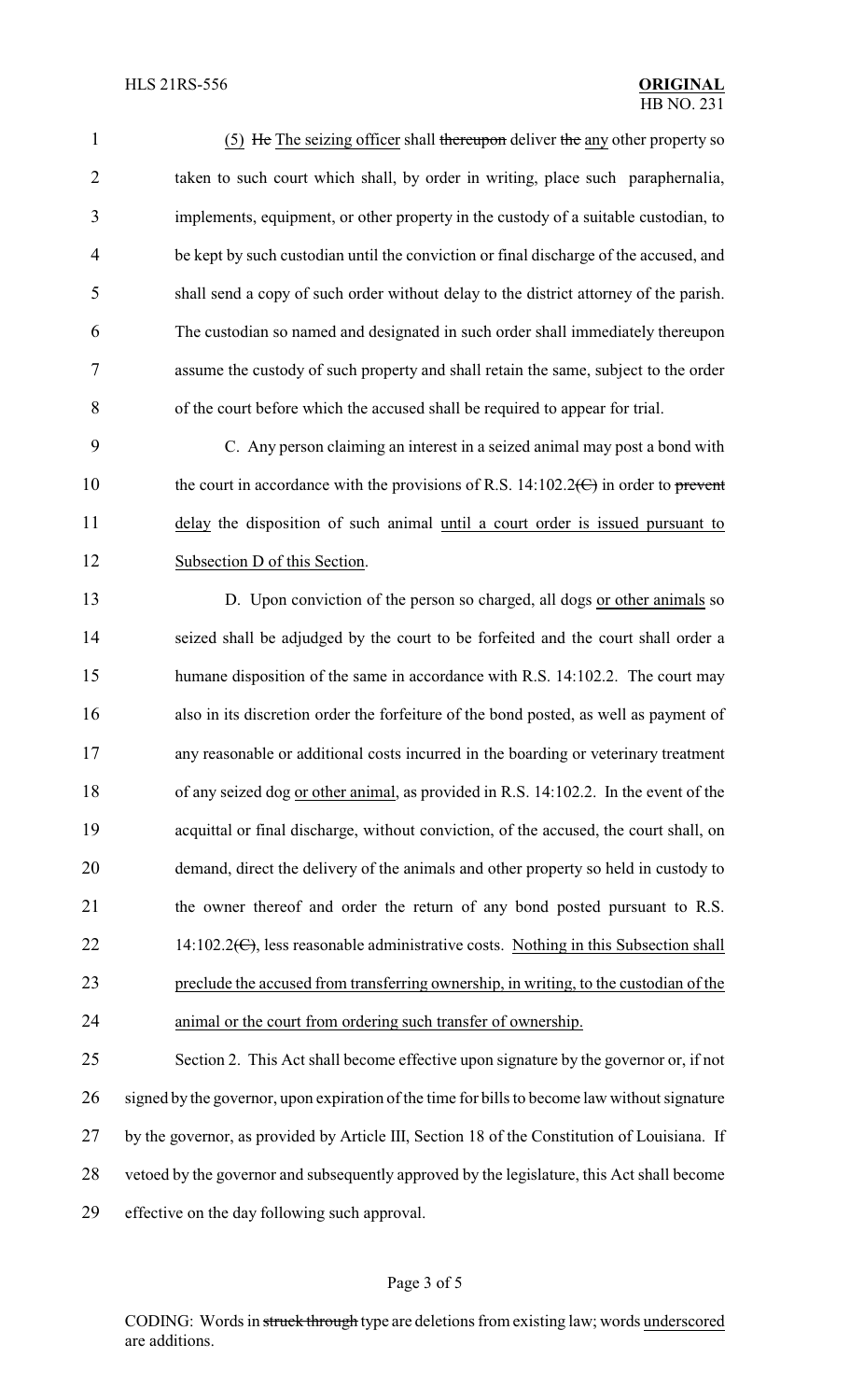### DIGEST

The digest printed below was prepared by House Legislative Services. It constitutes no part of the legislative instrument. The keyword, one-liner, abstract, and digest do not constitute part of the law or proof or indicia of legislative intent. [R.S. 1:13(B) and 24:177(E)]

# HB 231 Original 2021 Regular Session Marcelle

**Abstract:** Authorizes law enforcement officers to lawfully take possession of all dogs or other animals on premises where an arrest is made for dogfighting and provides relative to the appointment of and assessment by licensed veterinarians or other custodians for the care of the seized dogs or other animals.

Present law (R.S. 14:102.5) provides for the crime of dogfighting.

Proposed law retains present law.

Present law (R.S. 14:102.6) authorizes law enforcement officers to lawfully take possession of all fighting dogs on the premises where an arrest is made or in the immediate possession or control of the person being arrested for dogfighting.

Proposed law amends present law to authorize law enforcement officers to lawfully take possession of all dogs or other animals on the premises where an arrest is made or in the immediate possession or control of the person being arrested for dogfighting.

Present law provides for legislative findings that fighting dogs are dangerous, vicious, and a threat to the health and safety of the public. Further provides that fighting dogs seized in accordance with present law are declared to be contraband and the officer, an animal control officer, or a licensed veterinarian may cause them to be humanely euthanized as soon as possible by a licensed veterinarian or a qualified technician. Prohibits civil or criminal liability when a fighting dog is humanely euthanized.

#### Proposed law removes present law.

Present law requires the seizing officer to dispose of any dogs or other animals seized in the manner provided for in present law (R.S. 14:102.2).

Proposed law retains present law and requires the seizing officer to appoint a licensed veterinarian or other suitable custodian to care for any animal that is seized and also requires the veterinarian or custodian to individually assess each dog or other animal to determine whether the animal is suitable for placement. Further provides that an animal may be rehomed if the veterinarian or custodian has acquired legal possession of the dog or other animal and has notified the adopting owner that the animal was seized in connection with a charge of dogfighting.

Proposed law authorizes the veterinarian or custodian to euthanize a dog or other animal with no owner that is seized in connection with a charge of dogfighting if the dog or other animal is determined to be an unsuitable pet. Provides that any euthanization shall be conducted in a humane manner by a licensed veterinarian or a certified animal euthanasia technician after the hold period, as provided for in present law (R.S. 14:102.2), has expired.

Present law provides that upon a person's conviction, all dogs seized shall be adjudged by the court to be forfeited and the court shall order a humane disposition. Authorizes the court to order the forfeiture of the bond posted, as well as payment of any reasonable or additional costs incurred in the boarding or veterinary treatment of any seized dog. Further provides that in the event of acquittal or final discharge, without conviction, of the accused, the court is required to direct the delivery of the animals and other property held in custody to the

## Page 4 of 5